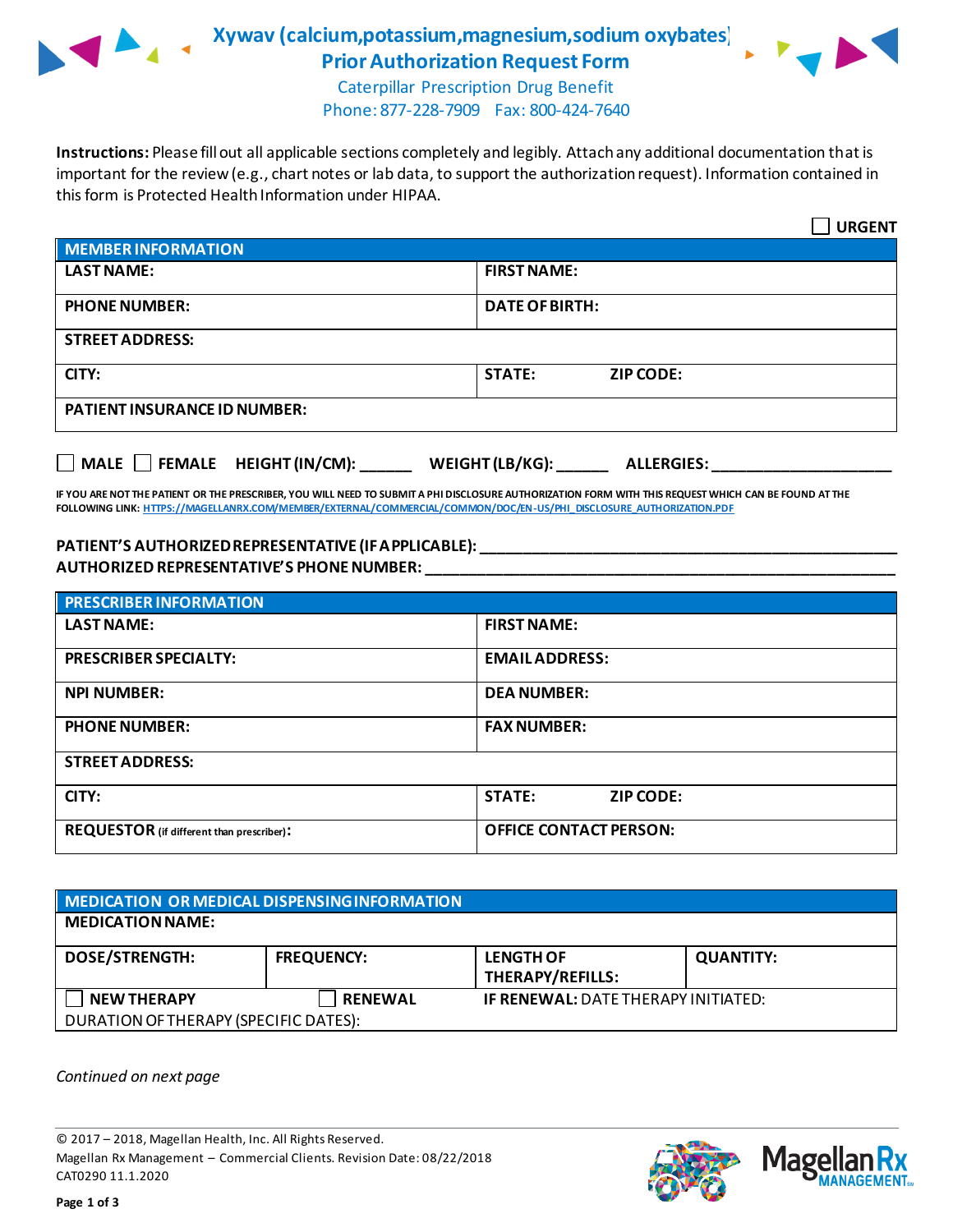

**Xywav (calcium,potassium,magnesium,sodium oxybates)) Prior Authorization Request Form**



Caterpillar Prescription Drug Benefit Phone: 877-228-7909 Fax: 800-424-7640

| <b>MEMBER'S LAST NAME:</b>                                                                                                                                                                                                                                                                         | MEMBER'S FIRST NAME:                                               |                                                       |  |
|----------------------------------------------------------------------------------------------------------------------------------------------------------------------------------------------------------------------------------------------------------------------------------------------------|--------------------------------------------------------------------|-------------------------------------------------------|--|
|                                                                                                                                                                                                                                                                                                    | 1. HAS THE PATIENT TRIED ANY OTHER MEDICATIONS FOR THIS CONDITION? | <b>NO</b><br>YES (if yes, complete below)             |  |
| <b>MEDICATION/THERAPY (SPECIFY</b><br>DRUG NAME AND DOSAGE):                                                                                                                                                                                                                                       | <b>DURATION OF THERAPY (SPECIFY</b><br>DATES):                     | <b>RESPONSE/REASON FOR</b><br><b>FAILURE/ALLERGY:</b> |  |
| <b>2. LIST DIAGNOSES:</b>                                                                                                                                                                                                                                                                          |                                                                    | ICD-10:                                               |  |
| $\square$ Narcolepsy with cataplexy<br>$\square$ Narcolepsy with excessive daytime sleepiness<br>□ Other Diagnosis ____________________ICD-10 Code(s):___________                                                                                                                                  |                                                                    |                                                       |  |
| 3. REQUIRED CLINICAL INFORMATION: PLEASE PROVIDE ALL RELEVANT CLINICAL INFORMATION TO SUPPORT A<br>PRIOR AUTHORIZATION.                                                                                                                                                                            |                                                                    |                                                       |  |
| For all diagnoses, answer the following:<br>Is the prescriber a sleep specialist or neurologist? $\Box$ Yes $\Box$ No                                                                                                                                                                              |                                                                    |                                                       |  |
| Select if the following applies to the patient:*<br>□ A polysomnography (PSG) sleep study consistent with narcolepsy<br>□ A Multiple Sleep Latency Test consistent with narcolepsy<br>$\Box$ Chart notes or consultation report documenting diagnosis<br>*Please provide supporting documentation. |                                                                    |                                                       |  |
| For narcolepsy with excessive daytime sleepiness, also answer the following:<br>Is the patient concurrently taking a sedative hypnotic? $\Box$ Yes $\Box$ No                                                                                                                                       |                                                                    |                                                       |  |
| Has the patient had a previous trial with standard stimulants such as methylphenidate, dextroamphetamine, or<br>amphetamine/dextroamphetamine?* □ Yes □ No<br>*Please submit supporting documentation showing date(s) of trial(s).                                                                 |                                                                    |                                                       |  |
| Has the patient had a previous trial with generic modafinil (Provigil) or Nuvigil (armodafinil)?* $\Box$ Yes $\Box$ No<br>*Please submit supporting documentation.                                                                                                                                 |                                                                    |                                                       |  |
| If "no" to the above question, is the patient not a candidate for generic modafinil (Provigil) or<br>armodafinil(Nuvigil)?* □ Yes □ No<br>*Please submit supporting documentation.                                                                                                                 |                                                                    |                                                       |  |
| Are there any other comments, diagnoses, symptoms, medications tried or failed, and/or any other information the<br>physician feels is important to this review?                                                                                                                                   |                                                                    |                                                       |  |
|                                                                                                                                                                                                                                                                                                    |                                                                    |                                                       |  |
| Please note: Not all drugs/diagnosis are covered on all plans. This request may be denied unless all required<br>information is received.                                                                                                                                                          |                                                                    |                                                       |  |

© 2017 – 2018, Magellan Health, Inc. All Rights Reserved. Magellan Rx Management – Commercial Clients. Revision Date: 08/22/2018 CAT0290 11.1.2020